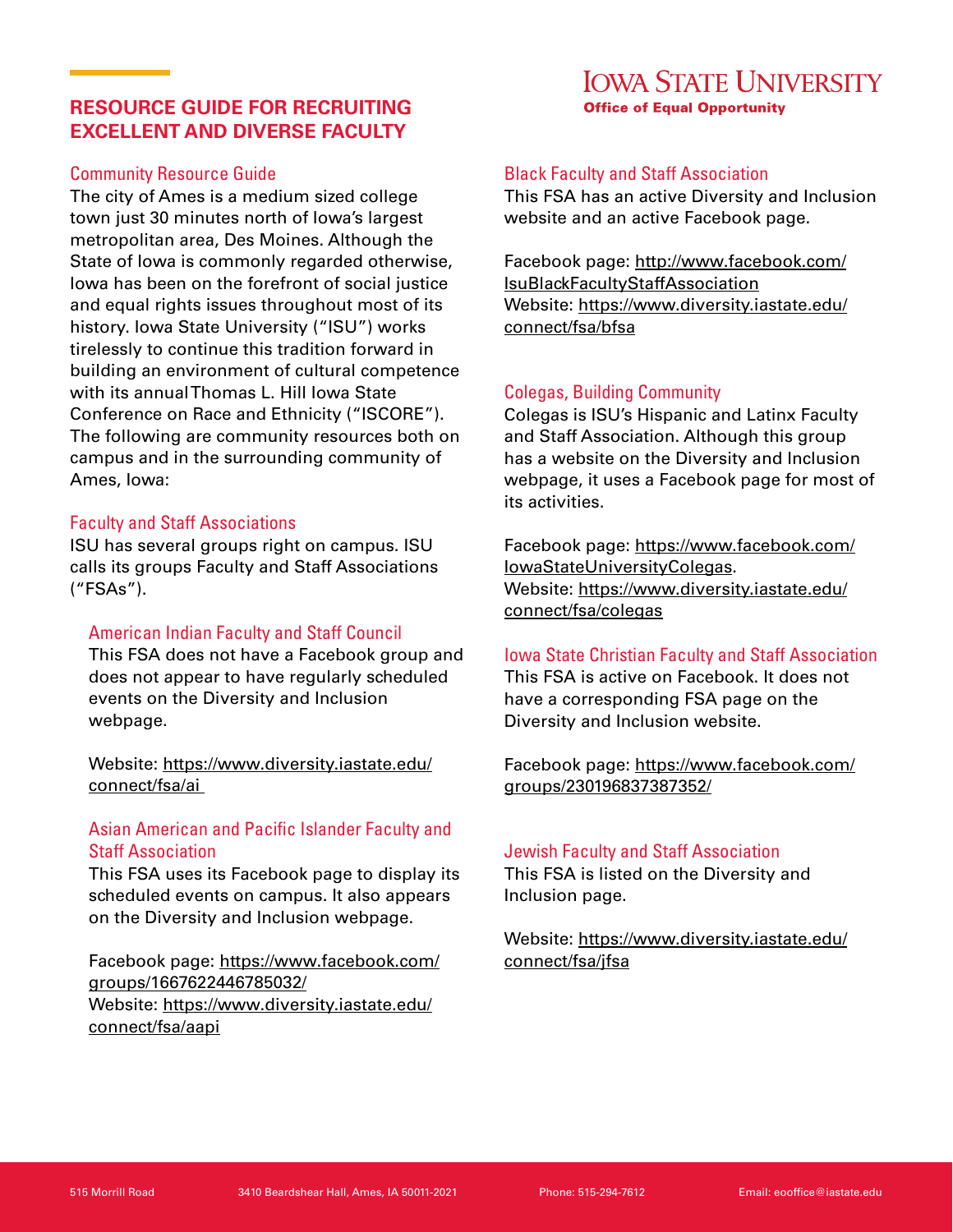#### LGBTQA+ Faculty and Staff Association

It has a very active Diversity and Inclusion website. It has posts on its corresponding Facebook and Twitter pages as well. Website: [https://www.diversity.iastate.edu/](https://www.diversity.iastate.edu/connect/fsa/lgbtqa ) [connect/fsa/lgbtqa](https://www.diversity.iastate.edu/connect/fsa/lgbtqa ) Facebook: [www.facebook.com/](http://www.facebook.com/ISULGBTQAFSA ) [ISULGBTQAFSA](http://www.facebook.com/ISULGBTQAFSA ) Twitter: [https://twitter.com/isu\\_lgbtqa\\_](https://twitter.com/isu_lgbtqa_fsa?lang=en) [fsa?lang=en](https://twitter.com/isu_lgbtqa_fsa?lang=en)

## Religious organizations, places of prayer, meditation

There are several religious organizations and places of worship in and around Ames, Iowa. These organizations are listed below:

#### Atheism, Agnosticism, Secularism

**Iowa Atheists and Freethinkers** Sam and Louie's Pizza, 8561 Hickman Rd, Urbandale, IA

Although this is not a religious group, it is one which weighs in on existential questions and spirituality. It meets at Sam and Louie's pizza every Sunday from 12:00 p.m. to 2:00 p.m.

#### Phone: (515) 770-8541

Email: president@iowaatheists.org Websites: [https://www.iowaatheists.org/,](https://www.iowaatheists.org/, https://www.meetup.com/Iowa-Atheists-and-Freethinkers/, https://twitter.com/Iowa_Atheists )  [https://www.meetup.com/Iowa-Atheists-and-](https://www.iowaatheists.org/, https://www.meetup.com/Iowa-Atheists-and-Freethinkers/, https://twitter.com/Iowa_Atheists )[Freethinkers/, https://twitter.com/Iowa\\_Atheists](https://www.iowaatheists.org/, https://www.meetup.com/Iowa-Atheists-and-Freethinkers/, https://twitter.com/Iowa_Atheists ) [Meetup: https://www.meetup.com/Iowa-](https://www.iowaatheists.org/, https://www.meetup.com/Iowa-Atheists-and-Freethinkers/, https://twitter.com/Iowa_Atheists )[Atheists-and-Freethinkers/](https://www.iowaatheists.org/, https://www.meetup.com/Iowa-Atheists-and-Freethinkers/, https://twitter.com/Iowa_Atheists ) [Twitter: https://twitter.com/Iowa\\_Atheists](https://www.iowaatheists.org/, https://www.meetup.com/Iowa-Atheists-and-Freethinkers/, https://twitter.com/Iowa_Atheists )

#### **[AHA! \(Atheists, Humanists, Agnostics\)](https://www.iowaatheists.org/, https://www.meetup.com/Iowa-Atheists-and-Freethinkers/, https://twitter.com/Iowa_Atheists )**

[Unitarian Universalist Fellowship of Ames –](https://www.iowaatheists.org/, https://www.meetup.com/Iowa-Atheists-and-Freethinkers/, https://twitter.com/Iowa_Atheists )  [1015 Hyland Avenue, Ames, IA](https://www.iowaatheists.org/, https://www.meetup.com/Iowa-Atheists-and-Freethinkers/, https://twitter.com/Iowa_Atheists )

[This is a group that gathers at the church](https://www.iowaatheists.org/, https://www.meetup.com/Iowa-Atheists-and-Freethinkers/, https://twitter.com/Iowa_Atheists )  [each third Thursday evening of the month](https://www.iowaatheists.org/, https://www.meetup.com/Iowa-Atheists-and-Freethinkers/, https://twitter.com/Iowa_Atheists )  [to discuss life and theology outside of the](https://www.iowaatheists.org/, https://www.meetup.com/Iowa-Atheists-and-Freethinkers/, https://twitter.com/Iowa_Atheists )  [framework of God.](https://www.iowaatheists.org/, https://www.meetup.com/Iowa-Atheists-and-Freethinkers/, https://twitter.com/Iowa_Atheists )

[Phone: \(515\) 292-5960](https://www.iowaatheists.org/, https://www.meetup.com/Iowa-Atheists-and-Freethinkers/, https://twitter.com/Iowa_Atheists ) [Email: aha@uufames.org](https://www.iowaatheists.org/, https://www.meetup.com/Iowa-Atheists-and-Freethinkers/, https://twitter.com/Iowa_Atheists )

#### Buddhism

## **The Angor Wat Friendship Association**

1301 19th St, Des Moines, Iowa, 50314 This Association was established to promote the Khmer (Cambodian) culture, language and art. It is open from 8:00 a.m. to 5:00 p.m.

Email: angkorwatdsm@gmail.com Phone: (515) 897 – 2151, (515) 247-0189 (Sareap Noeuy) Website: [https://www.facebook.com/](https://www.facebook.com/Angkor-Wat-Friendship-Association-Inc-359523871075030/ https://www.facebook.com/pages/Cambodian-Buddhist-Society/112009918861509 ) [Angkor-Wat-Friendship-Association-](https://www.facebook.com/Angkor-Wat-Friendship-Association-Inc-359523871075030/ https://www.facebook.com/pages/Cambodian-Buddhist-Society/112009918861509 )[Inc-359523871075030/](https://www.facebook.com/Angkor-Wat-Friendship-Association-Inc-359523871075030/ https://www.facebook.com/pages/Cambodian-Buddhist-Society/112009918861509 ) [Facebook: https://www.facebook.com/](https://www.facebook.com/Angkor-Wat-Friendship-Association-Inc-359523871075030/ https://www.facebook.com/pages/Cambodian-Buddhist-Society/112009918861509 ) [Angkor-Wat-Friendship-Association-](https://www.facebook.com/Angkor-Wat-Friendship-Association-Inc-359523871075030/ https://www.facebook.com/pages/Cambodian-Buddhist-Society/112009918861509 )[Inc-359523871075030/](https://www.facebook.com/Angkor-Wat-Friendship-Association-Inc-359523871075030/ https://www.facebook.com/pages/Cambodian-Buddhist-Society/112009918861509 )

[https://www.facebook.com/pages/Cambodian-](https://www.facebook.com/Angkor-Wat-Friendship-Association-Inc-359523871075030/ https://www.facebook.com/pages/Cambodian-Buddhist-Society/112009918861509 )[Buddhist-Society/112009918861509](https://www.facebook.com/Angkor-Wat-Friendship-Association-Inc-359523871075030/ https://www.facebook.com/pages/Cambodian-Buddhist-Society/112009918861509 )

#### **Chua Hong An**

1419 Martin Luther King Jr. Parkway, Des Moines, IA 50314

This temple is open from 8:00 a.m. to 5:00 p.m. Monday through Friday. Specific events and weekly events are not listed on the website.

Phone: (515) 999-6944 Website: [https://www.chuahongan.com/](https://www.chuahongan.com/thumoi.htm) [thumoi.htm](https://www.chuahongan.com/thumoi.htm)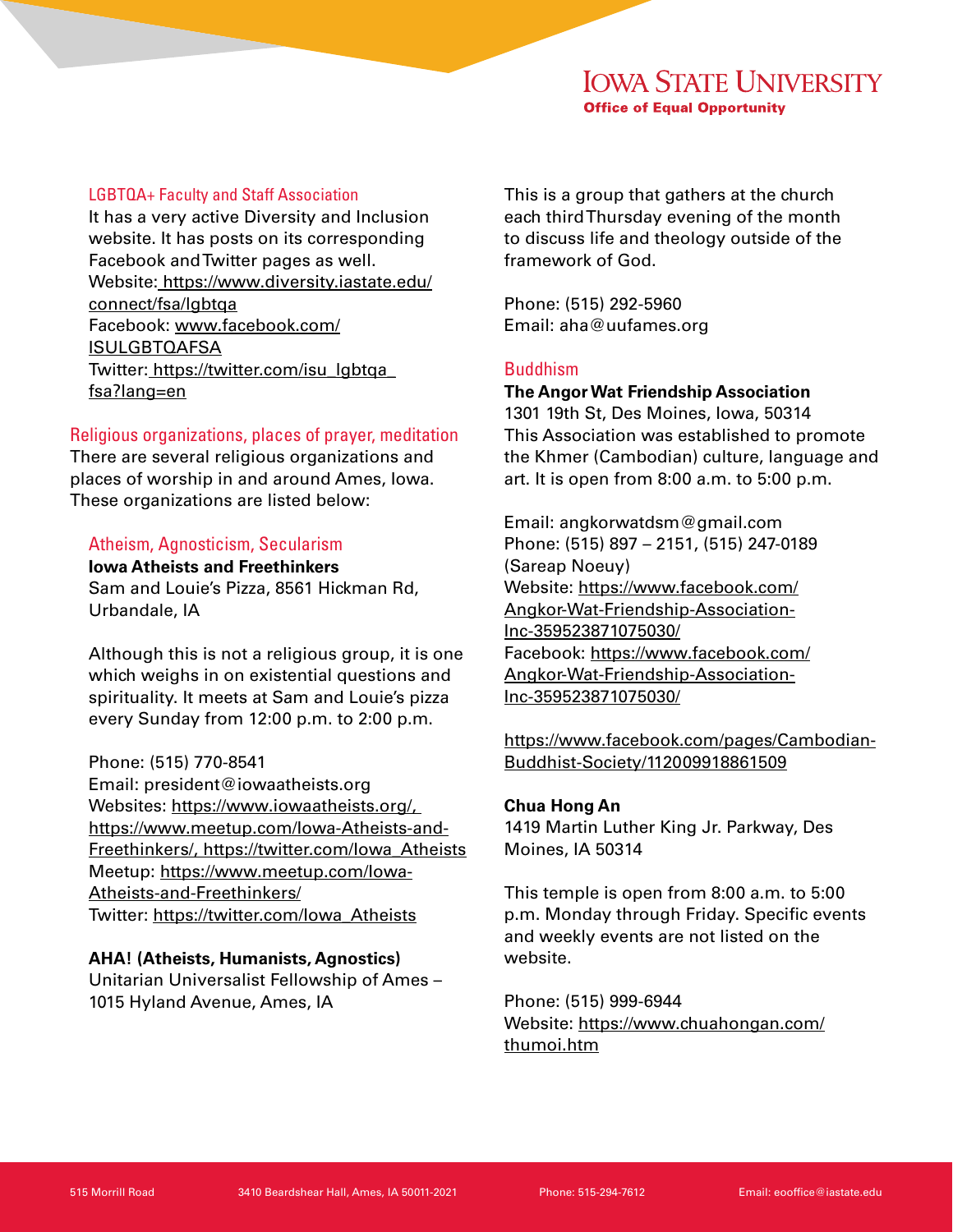#### **Buddhism Discussion Group**

Unitarian Universalist Fellowship of Ames – 1015 Hyland Avenue, Ames, IA 50014 This group meets through shared readings, discussion and exploration of teams and concepts. There is not a regular meeting time listed in the activity guide.

Phone: (515) 292-5960 Email: buddhism@uufames.org

# **Pure Land of Iowa**

8364 Hickman Road, Clive, IA 50325 This group emphasizes pure land Buddhism, but it allows other Buddhist groups to use its facilities. The group meets every Sunday morning for two hours from 9:00 a.m. to 11:00 a.m. with a one-hour potluck afterward until 12:00 p.m. They also have two-hour Buddhism study on week days from 2:00 p.m. to 4:00 p.m.

Phone: (515) 452-5898 Website: [https://www.purelandofiowa.org/](https://www.purelandofiowa.org/ ) Email: admin@purelandofiowa.com

#### **The Des Moines Zen Center**

6901 SW 14th, Des Moines, IA 50315 The Zen Center introduces visitors and students to Zen Buddhism on the third Thursday of the month from 7:00 p.m. to 9:00 p.m. Each Sunday the Zen Center conducts zazen from 7:10 a.m. to 8:00 a.m. They provide childcare and snacks for children during the zazen session.

Website: <http://dmzencenter.org/contact-us/> Email: iowatoy2005@yahoo.com, info@ dmzencenter.com

## **Tu Vien Hong Đuc**

5906 S.W. 9th Street, Des Moines, IA 50315 This is a Vietnamese Buddhist temple. They have a weekly service from 2:00 p.m. to 4:00 p.m. every Sunday.

Phone: (515) 256 – 8176 Facebook: [https://www.facebook.com/pg/](https://www.facebook.com/pg/TVHD2009/about/?ref=page_internal ) [TVHD2009/about/?ref=page\\_internal](https://www.facebook.com/pg/TVHD2009/about/?ref=page_internal ) Email: TuVienHongDuc@yahoo.com

#### **Wat Phothisomphan**

2560 SE 14th Street, Des Moines, IA 50320 This is a Buddhist temple that meets weekly for dharma talks and chanting meditation and hosts monthly events.

Phone: (515) 619 – 9222 / (515) 777 – 4348 Facebook: [http://facebook.com/](http://facebook.com/WatPhothisomphan) [WatPhothisomphan](http://facebook.com/WatPhothisomphan) Email: Kate919@gmail.com

## **Wat Lao**

1804 E. Park Ave, Des Moines, IA 50320 This Buddhist temple is open from 7:00 a.m. to 10:00 p.m. Mondays through Sunday.

Phone: (515) 282 – 1801 Website: [http://www.dsmwatlao.org/buddhism]( http://www.dsmwatlao.org/buddhism) Email: Donechanh@hotmail.com

# Baha'i

There are two Baha'i communities in West Des Moines and Des Moines. In West Des Moines, Alan Prosser organizes a Baha'i community. In Des Moines, Claudia Murphy organizes a Baha'i community.

Website: <http://desmoinesbahai.org> Claudia Murphy: claudia.murphy@drake.edu Alan Prosser: alprosser19@yahoo.com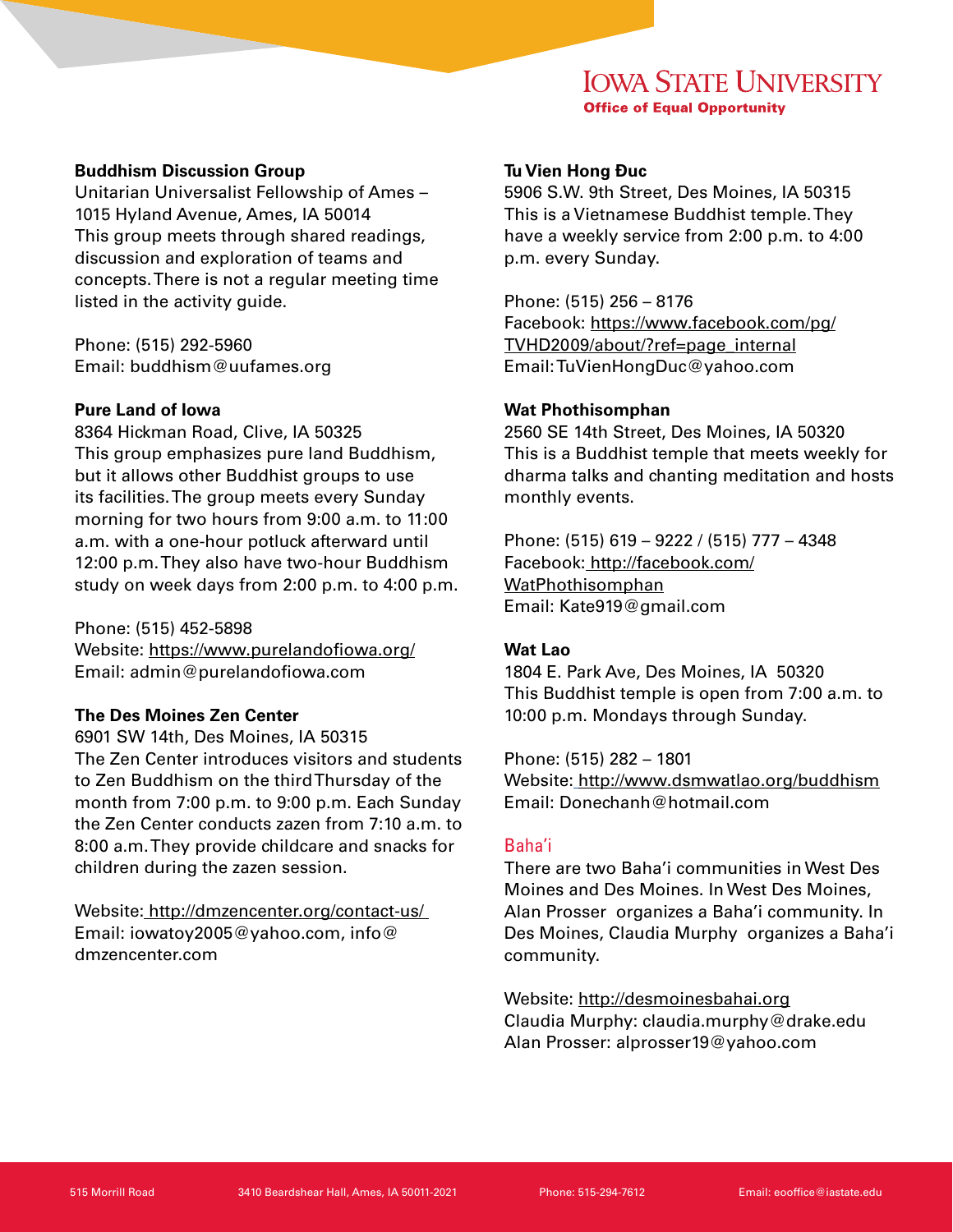## **Catholicism**

## **St. Thomas Aquinas Church & Catholic Student Center**

2210 Lincoln Way, Ames, IA 50014 This catholic church is more oriented towards younger adults and FOCUS ministry. Mass is conducted on Saturdays (4:45 p.m.), Sundays (8:30 a.m., 10:30 a.m., 7:00 p.m.), Tuesdays (12:00 p.m.), Wednesdays (12:00 p.m.), Thursdays (9:15 p.m.) and Fridays (12:00 p.m.). It also schedules events throughout the year.

Phone: (515) 292 – 3810

Website: https://staparish.net Email: frkyle@staparish.net

**St. Cecilia Church** – 2900 Hoover Avenue, Ames, IA 50010

This is a church and a kindergarten through high school catholic school. English mass is convened from 8:00 a.m. to 9:00 a.m. Tuesday through Friday. On Saturdays, English mass occurs from 5:00 p.m. to 6:00 p.m. On Sunday, English mass occurs from 8:30 a.m. to 9:30 a.m. and 10:30 to 11:30 a.m. Mass in Spanish is convened from 5:00 to 6:00 p.m. on Sundays.

#### Phone: (515) 233 – 3092

Website: [https://www.stceciliaparish.org/contact/](https://www.stceciliaparish.org/contact/ ) Email: parish-office@stceciliaparish.org

## **Saints Peter and Paul Catholic Church**

14238 500th Ave, Ames, IA 50014 This church is in a more rural setting. Mass is convened on Sundays at 8:15 a.m.

Phone: (515) 292-3810 Website: <http://www.ssppgilbert.net/>

## Hinduism

#### **Hindu Temple & Cultural Center of Iowa**

33916, 155th Lane, Madrid, Iowa, 50156 This is a beautiful Hindu temple nearby that performs weddings and services related to several deities. The following services are listed on their website:

Sri Vishnu Parayanam (recitation) is the first Saturday of month from 9:00 a.m. to 10:45 a.m. Shiva and Rudra Abhishekam (prayer) is every Monday of the month from 6:30 p.m. to 8:05 p.m.

Lakshmi Pooja (worship) every Friday at 6:45 p.m.

Balaji Abhishakem (prayer) is the first Saturday from 9:45 a.m. to 12:30 p.m.

Ganesha Abhishakem (prayer) is the second Saturday of the month from 10:15 a.m. to 12:00 p.m.

Parvati Abhishekam (prayer) is the third Saturday of the month from 10:15 a.m. to 12:00 p.m.

Karthikeya Abhishekam (prayer) is the fourth Saturday of the month from 10:15 a.m. to 12:00 p.m.

Durga Pooja (worship) is the fifth Saturday of the month from 10:15 a.m. to 12:00 p.m. Bhagavad Geetha (recitation) is on the first Sunday of the month from 10:15 a.m. to 12:00 p.m.

Satyanarayana Pooja (worship) on the second Sunday of the month from 10:15 a.m. to 12:00 p.m.

Navagraha Abhishhekam (prayer) on the third Sunday of the month from 10:15 a.m. to 12:00 p.m.

Sundarakanda Patan on the fourth Sunday of the month from 10:15 a.m. to 12:00 p.m. Ram Parivar Pooja on the fifth Sunday of the month from 10:15 a.m. to 12:00 p.m.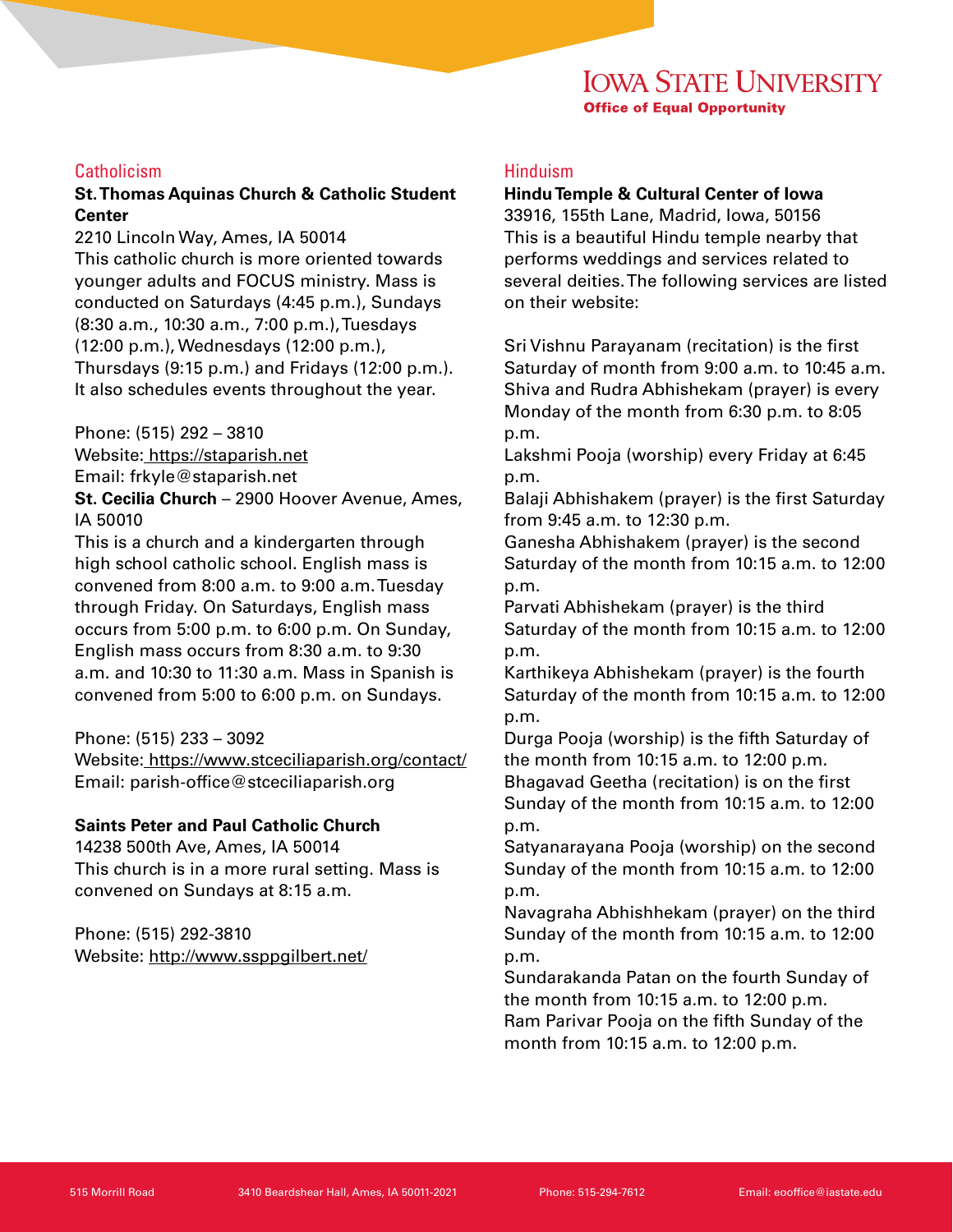Phone: 515-795-2635 Website: <http://www.iowatemple.org/> Email: admin@htcciowa.org

## **Hindu Cultural and Educational Center**

2513 E. Porter Avenue, Des Moines, Iowa 50320 This is a group which meets in a home. It provides language training in English and Nepali. It also provides citizenship classes. Finally, it observes the Hindu calendar religious events.

Phone: (515) 505-5538 Website: [http://www.hcec-iowa.org/contact-us/](http://www.hcec-iowa.org/contact-us/ ) Email: contactus@hoec-iowa.org

## Islam

# **Bosniak Islamic and Cultural Center**

17630 Bosniak lane, Granger, Iowa 50109 This was the original Bosnian Islamic center formerly located at 3805 Beaver Road in Des Moines, Iowa. It provides daily prayer services five times a day each day. It has a community service (Jumu'ah) on Fridays at 1:30.

Phone: (515) 279 – 8374 Facebook: [https://www.facebook.com/](https://www.facebook.com/ICCBDesMoines/) [ICCBDesMoines/](https://www.facebook.com/ICCBDesMoines/)

# **Darul Arqum Islamic Center**

1212 Iowa Ave, Ames, IA 50014 This organization holds scheduled events throughout the year. The five times of prayer are posted on their website.

Phone: (515) 292-3683 Website: <http://www.arqum.org/>

## **Islamic and Education Center Ezan**

6206 Douglas Avenue, Des Moines IA 50322 This is a Bosnian Islamic center. It provides daily prayer services five times a day each day. It has a community service (Jumu'ah) on Fridays at 1:30.

Phone: (515) 441-2114 Email: nijaz\_va@hotmail.com, Nijaz ef. Valjevcic

## **Masjid an-Noor**

1117 42nd Street, Des Moines, IA 50311 This organization provides daily prayers and services.

Phone: (515) 274 – 4626 Website: <http://dmmco.org/index.php> Email: information@dmmco.org

# **Shafia Islamic and Cultural Centre**

1425 University Avenue, Des Moines, IA 50314 This is an offshoot from the Muslim Community Organization that practices Sufism. It provides a space of prayer and celebration of specific events like Ramadan.

## Phone: (515) 724-8308

Email: jamal7621@hotmail.com (Imam Ahmed Moalim), xusseem@hotmail.com (Imam Hussein Abdi)

## Judaism

## **Ames Jewish Congregation**

3721 Calhoun Ave, Ames, IA 50010 Shabbat services take place at 7:30 p.m. on Fridays and 10:00 a.m. on Saturdays. These services are led by Rabbi Nina Mizrahi once per month. The remaining services are conducted by congregation members.

Phone: (515) 233-1347 Email:<https://www.ajciowa.org/>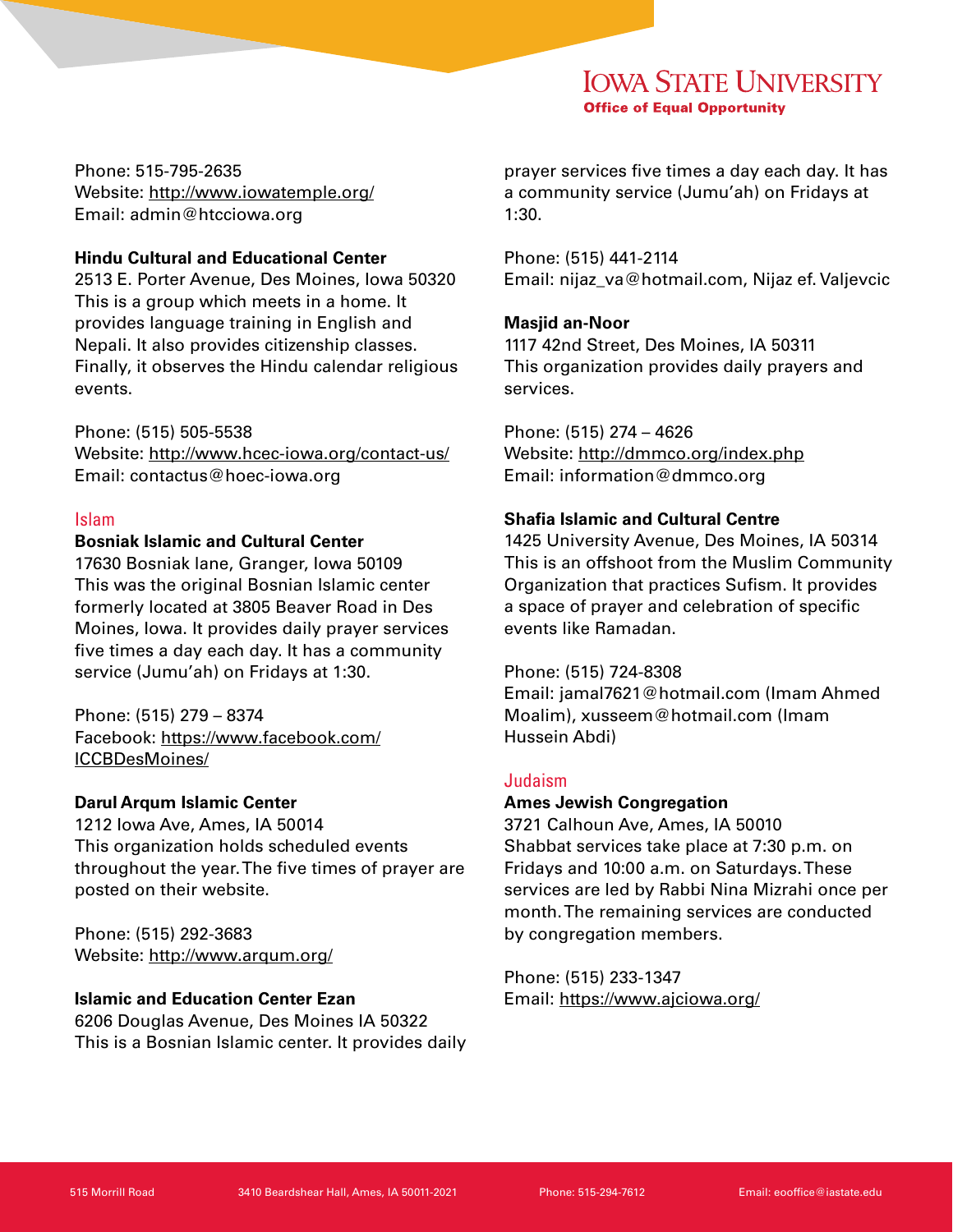## **Jewish Federation of Greater Des Moines**

33158 Ute Ave. Waukee, IA 50263 This organization is a good place to explore non-sectarian Jewish events occurring in the surrounding area. The Federation operates a non-sectarian preschool, Gan Shalom Preschool, a retreat and recreation center, Caspe Terrace, and the Iowa Jewish Historical Society.

Website: <https://www.jewishdesmoines.org/> Phone: (515) 987-0899 Email: info@jewishdesmoines.org

## **CHABAD of Ames/ISU**

301 4th Street Suite #12, Ames, Iowa 50010 This group is situated on campus. They organize events throughout the year. In particular, a Seder occurs on campus each year and they also hand out Passover care packages to students.

Website: [https://mail.google.com/](https://mail.google.com/mail/u/0/?tab=wm&ogbl#inbox/FMfcgxwJWrZRLJcZVzvgrxxXlqQhzdGZ?projector=1&mes) [mail/u/0/?tab=wm&ogbl#inbox/FMfcgxwJWrZ-](https://mail.google.com/mail/u/0/?tab=wm&ogbl#inbox/FMfcgxwJWrZRLJcZVzvgrxxXlqQhzdGZ?projector=1&mes)[RLJcZVzvgrxxXlqQhzdGZ?projector=1&mes](https://mail.google.com/mail/u/0/?tab=wm&ogbl#inbox/FMfcgxwJWrZRLJcZVzvgrxxXlqQhzdGZ?projector=1&mes)[sagePartId=0.1](https://mail.google.com/mail/u/0/?tab=wm&ogbl#inbox/FMfcgxwJWrZRLJcZVzvgrxxXlqQhzdGZ?projector=1&mes) Phone: 515-339-9160 Email: Chabadames.isu@outlook.com

## **Temple B'Nai Jeshurun (Reform Judaism)**

5101 Grand Avenue, Des Moines, IA 50312 Erev Shabbat services generally start at 6:00 p.m. on Friday night and 10:00 a.m. on Saturday mornings. There is a social time with wine and snacks that precedes each service time. The Friday service social time begins at 5:30 p.m. The Saturday service social time begins at 9:00 a.m. Traditional Torah study occurs every Saturday from 9:00 a.m. to 10:00 a.m.

Phone: (515) 274-4679 Website: <https://templebnaijeshurun.org/>

# **Tifereth Israel Synagogue (Conservative Judaism**)

924 Polk Blvd, Des Moines, IA 50312 Erev Shabbat services generally start at 6:00 p.m. on Friday night and 9:30 a.m. on Saturday mornings. The Saturday morning service is followed by Shabat Café at 11:45 a.m. A discussion of the Hebrew Bible occurs every Saturday at 12:30 p.m.

Phone: (515) 255-1137 Website: <http://tifereth.org/>

## **Meditation**

**Meditation Sitting Group Unitarian Universalist Fellowship of Ames** – 1015 Hyland Avenue, Ames, IA 50014 This group meets Tuesday nights for 40 minutes of silent meditation.

Phone: (515) 292-5960 Email: [meditationsitting@uufames.org](mailto:meditationsitting@uufames.org )

## **Mindfulness and Meditation**

Unitarian Universalist Fellowship of Ames – 1015 Hyland Avenue, Ames, IA 50014 This group meets Sunday nights from 6:00 to 7:00 p.m.

Phone: (515) 292-5960 Email: mindfulness@uufames.org

## **Mormonism**

**The Church of Latter-Day Saints Ames Institute of Religion** – 137 Lynn Avenue, Ames, IA 50014 This building provides religious education for young single adults from ages 18 to 30 years old.

Phone: (515) 292-2759 Facebook: [https://www.facebook.com/](https://www.facebook.com/AmesInstituteoftheChurchofJesusChrist/?rf=158097977728541 ) [AmesInstituteoftheChurchofJesus-](https://www.facebook.com/AmesInstituteoftheChurchofJesusChrist/?rf=158097977728541 )[Christ/?rf=158097977728541](https://www.facebook.com/AmesInstituteoftheChurchofJesusChrist/?rf=158097977728541 )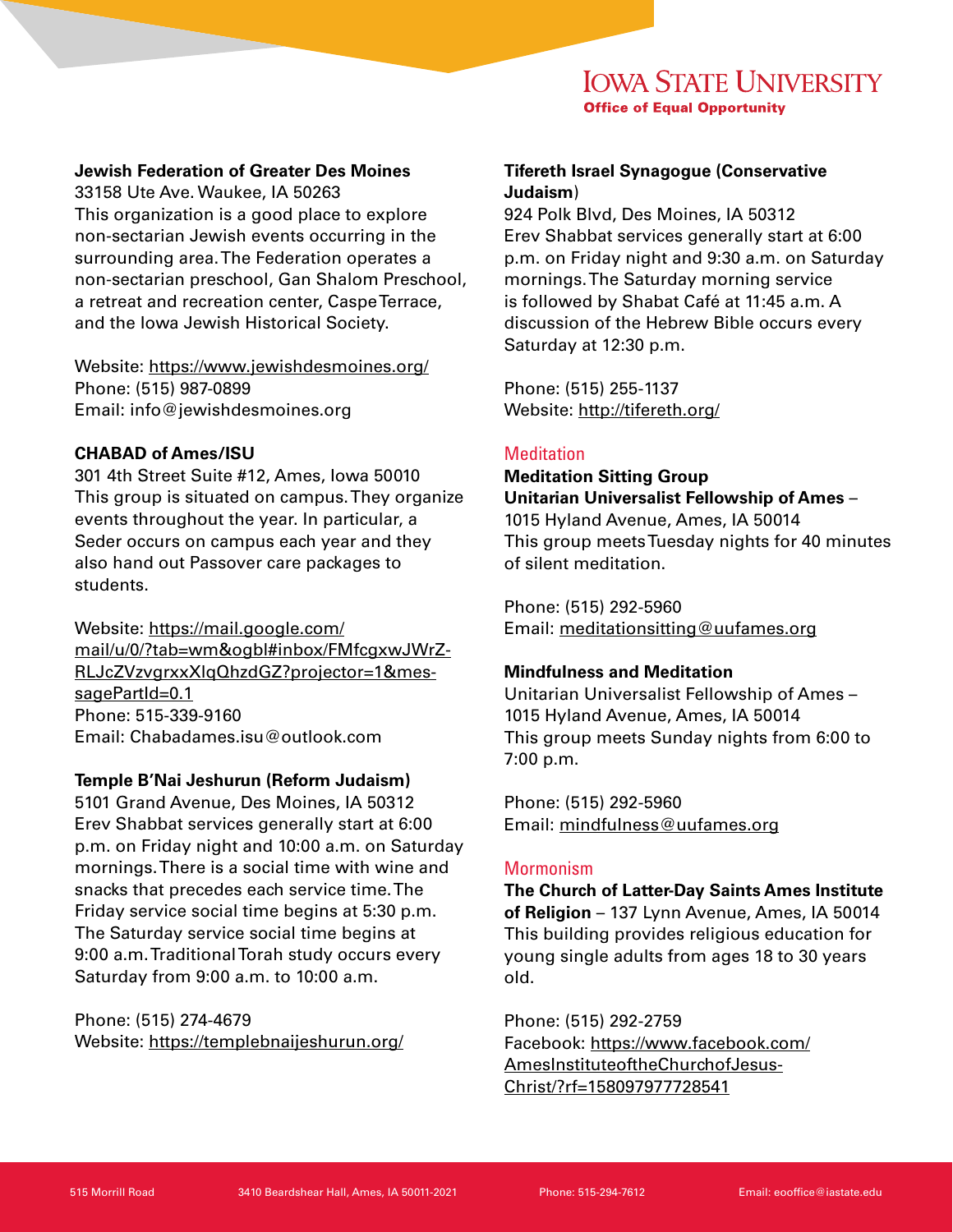## **The Church of Jesus Christ of Latter-Day Saints**

– 2524 Hoover Avenue, Ames, IA 50010 This is the regular congregation building for Mormonism in Ames, Iowa.

Phone: (515) 232-0437 Facebook: [https://www.facebook.com/The-](https://www.facebook.com/The-Church-of-Jesus-Christ-of-Latter-day-Saints-Ames-IA-279517908796734/)[Church-of-Jesus-Christ-of-Latter-day-Saints-](https://www.facebook.com/The-Church-of-Jesus-Christ-of-Latter-day-Saints-Ames-IA-279517908796734/)[Ames-IA-279517908796734/](https://www.facebook.com/The-Church-of-Jesus-Christ-of-Latter-day-Saints-Ames-IA-279517908796734/)

#### Sikhism

# **The Iowa Sikh Association**

1115 Walnut Street, West Des Moines, IA 50265 This is a non-profit organization. It holds congregation and prayers from 11:30 a.m. to 1:00 p.m. each Sunday. Immediately following congregation is a community meal from 1:00 p.m. to 1:30 p.m.

Website: [http://iowasikhassociation.org/contact](http://iowasikhassociation.org/contact-us/)[us/](http://iowasikhassociation.org/contact-us/) Telephone number: (515) 255-5755 Email: contact@iowasikhassociation.org

## **Sikhs of Iowa Khalsa Heritage Inc**. – 4820 NW

59th Street Johnston, IA 501301 It holds congregation and prayers from 11:30 a.m. to 1:00 p.m. each Sunday. Immediately following congregation is a community meal from 1:00 p.m. to 1:30 p.m.

Website: [https://www.sikhinc.org/wordpress/](https://www.sikhinc.org/wordpress/visiting-the-gurudwara/) [visiting-the-gurudwara/](https://www.sikhinc.org/wordpress/visiting-the-gurudwara/) Phone: (515) 259-6613 Email: iowasikhs@sikhinc.org

## Wiccan / Pagan

#### **Persephone's Children**

Unitarian Universalist Fellowship of Ames 1015 Hyland Avenue, Ames, IA 50014 This group meets every third Thursday of

the month from 7:00 p.m. to 9:00 p.m. at the Unitarian Universalist Fellowship of Ames church.

Phone: (515) 292 - 5960 Email: personnel@uufames.org

#### **Sacred Bridges**

First Unitarian Church, 1800 Bell Ave, Des Moines, IA 50315 This group meets at the location above. They organize primarily through their Facebook page.

Phone: (515) 244 - 8603 Facebook: [www.facebook.com/](http://www.facebook.com/sacredbridgescuups) [sacredbridgescuups](http://www.facebook.com/sacredbridgescuups) Email: sacredbridgescuups@gmail.com

## Authentic Dining

Following is a list of restaurants in Ames and the Des Moines metropolitan area which attempt to serve food that is authentic to the culture's native cuisine.

## **African**

**Patience's African Cuisine**  3811 Douglas Avenue, Des Moines, IA 50310 Phone: (515) 279 – 6158

#### **Somali Restaurant**

4940 Franklin Avenue, Des Moines, IA 50310

#### **Taste of Africa**

2500 Martin Luther King Jr. Parkway, Suite 3, Des Moines, IA

#### Brazilian

**Café Beaudelaire** 2504 Lincoln Way, Ames, IA 50014

Phone: (515) 292 – 7429 Website: www.cafebeaudelaire.com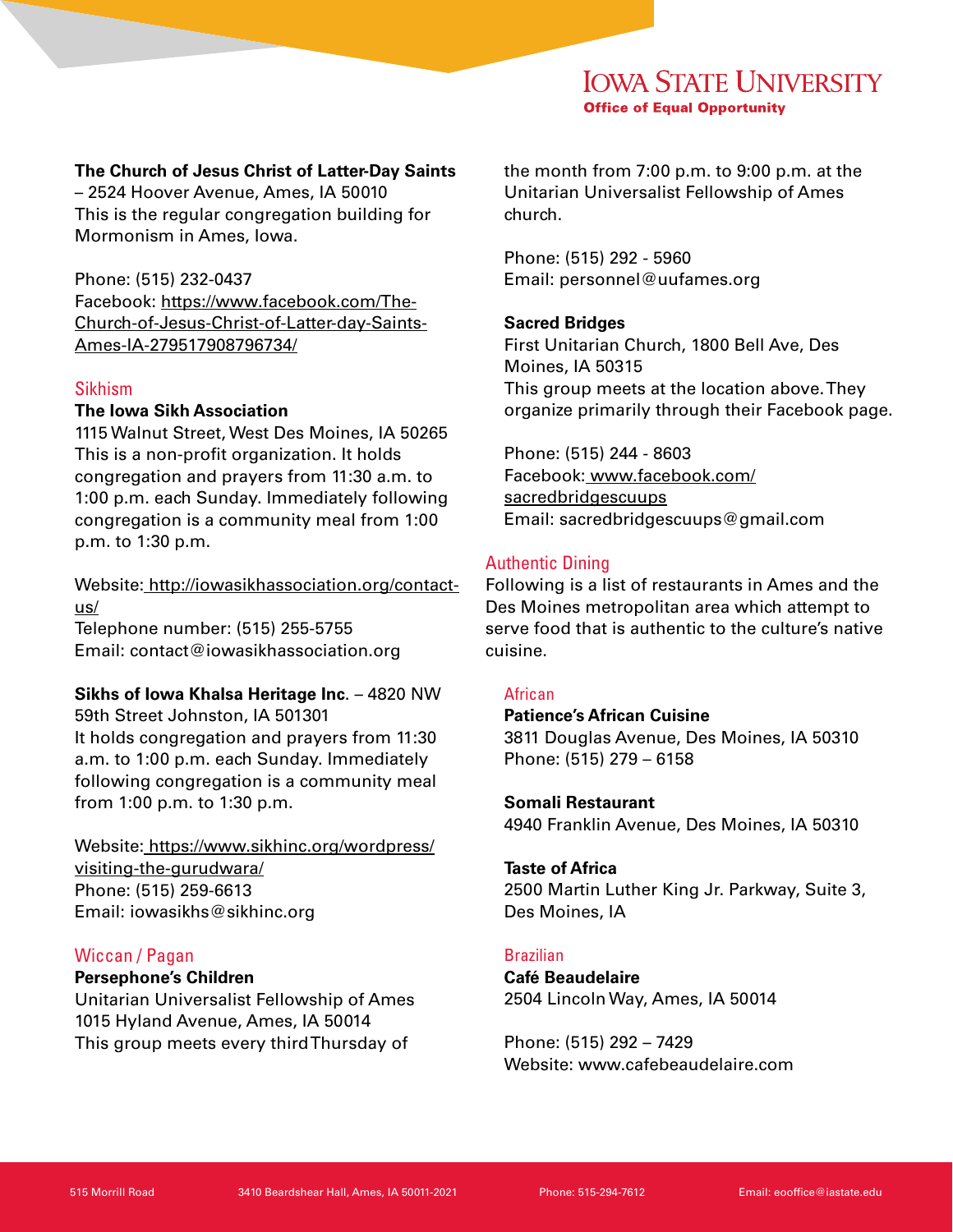Chinese

**House of Chen** 705 East Lincoln Way, Ames, IA 50010 Phone: (515) 233 - 3144

**Le's Chinese Bar-B-Que** 1600 2nd Avenue, Des Moines, IA 50314

**Szechuan House** 3605 Lincoln Way, Ames, IA 50014 Phone: (515) 292 - 7888 Website: <http://www.szechuanhouseames.com/>

**Little Taipei** 2514 Chamberlain Street, Ames, IA Phone: (515) 292 – 6123 Website: [https://www.ameslittletaipei.com/](https://www.ameslittletaipei.com/contact ) [contact](https://www.ameslittletaipei.com/contact )

**Wok N Roll** 120 Welch Avenue, Ames, IA 50014 Phone: (515) 292-6688

**888 Restaurant Chinese Food** 809 Wheeler Street, Suite 106, Ames, IA 50010 Phone: (515) 232 – 3366 Website: <http://888restaurantames.com/>

## Central / South American

**Botanero Latino Colombian & International Cuisine**  604 East Lincoln Way, Ames, IA 50010

**Los Altos Mexican Restaurant** 823 Wheeler Street, Suite 5, Ames, IA 50010

**Mi Casita Restaurant** 115 6th Street Nevada, IA 50201 Phone: (515) 382-2444

**Puerto Rico Restaurant** 6611 University Avenue, Windsor Heights, Iowa 50324 Phone: (515) 274 – 1690

**Rico's Tacos** 624 East Lincoln Way, Ames IA 50010

**Tacos La Michoacana** 403 Broad Street, Story City, Iowa 50248

## Indian

**India Palace** 120 Hayward Avenue, Ames, IA 50014

Phone: (515) 715 - 1060 Website: <http://www.indiapalaceames.com/>

**India Delights** 127 Dotson Drive, Ames, IA 50014

Phone: (515) 292-3419 Website: [https://indiandelightsames.tumblr.](https://indiandelightsames.tumblr.com/?page_id=4 ) [com/?page\\_id=4](https://indiandelightsames.tumblr.com/?page_id=4 )

**Kathmandu Restaurant** – 4121 SE 14th Street Des Moines, IA, 50320 Phone: (515) 207 – 1463

**Namaste India** – Indian Cuisine and Restaurant – 7500 University Ave # A Clive IA 50325 Phone: (515) 255 - 1698

## Eastern European

**Phoenix Café** 6769 Hickman Rd. Des Moines, IA 50322 Phone: (515) 331 - 4342

## Middle Eastern

**Pammel Grocery and Deli** 113 Colorado Avenue, Suite 133, Ames, IA 50014-3499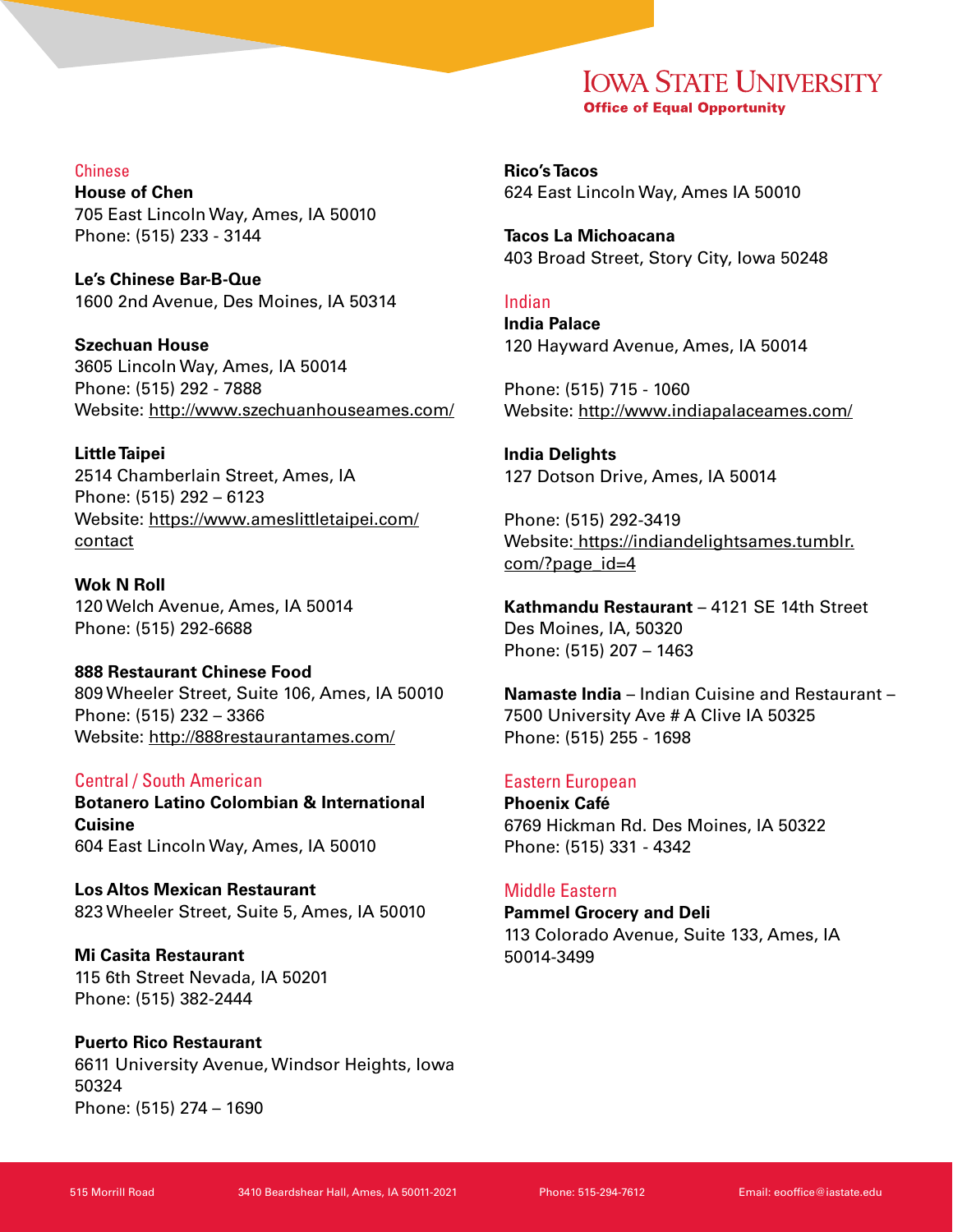## Peruvian

**Panka Peruvian Restaurant** 2708 Ingersoll Avenue, Suite 200, Des Moines, IA 50312 Phone: (515) 244 – 1430 Website: Pankadsm.com

## Thai

**The Spice Thai Cuisine** 402 Main Street, Ames, IA 50010 Website: Thespiceames.com Phone: (515) 232 - 0200

## Vietnamese

**A Dong Restaurant** 511 High Street, Des Moines, IA 50309

**Le's Restaurant** 113 Colorado Avenue, Ames, IA 50014 Phone: (515) 292-0002 Website: https://www.lesrestaurantames.com/ menu

**Pho 85** 1705 SE Delaware Avenue, Ankeny, IA 50021 Phone: (515) 964-2388

**Pho 888** 1521 2nd Avenue, Des Moines, IA 50314 Phone: (515) 288 – 1595

**Pho Saigon** 1452 2nd Avenue, Des Moines, IA 50314

**Pho All Seasons** 1311 E. Euclid Avenue, Des Moines, IA 50316

#### Specialty Food Stores

Following is a list of restaurants in Ames and the Des Moines metropolitan area which attempt to serve food that is authentic to the culture's native cuisine.

# African

**Ahlan Grocery African Food Stores** 3826 Douglas Avenue, Des Moines, IA 50310 Phone: (515) 279 – 5451

## **A & J African Food Store**

519 Euclid Avenue, Des Moines, IA 50313 Phone: (515) 661 – 0727

**Quick Stop African Food Mart** 511 Euclid Avenue, Des Moines, IA 50313 Phone: (515) 243 - 0868

**Malachi African Food Market** 3009 Merle Hay Rd. Suite 3, Des Moines, IA 50310 Phone: (515) 278 – 5603

## Asian

**Ames Asia Market** 819 Wheeler Street Suite 5, Ames, IA 50010

**Asia Food Store** 516 Lincoln Way, Ames, IA 50010

**C Fresh Market** 801 University Avenue Des Moines, IA 50314 Phone: (515) 288 - 0525

**Double Dragon Food Market** 537 2nd Avenue, Des Moines, IA 50314

## Eastern Europe

**Bosna Grocery** – 3009 Merle Hay Rd. #4 Des Moines, IA, 50310 This grocery store stocks food from Italy, Germany, Croatia, Bosnia, Serbia and other Eastern European countries.

Phone: (515) 207 – 1163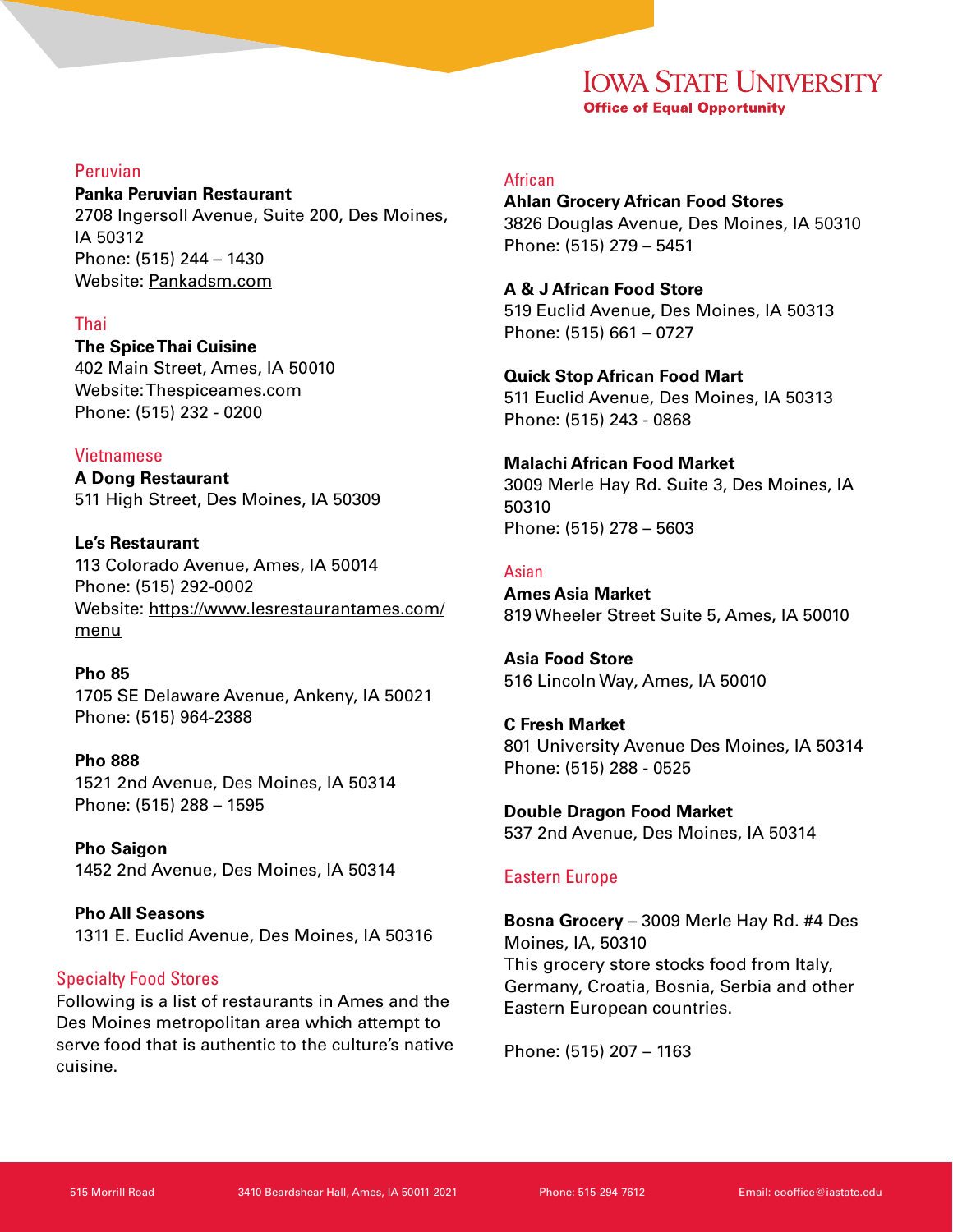## Middle Eastern

#### **Pammel Grocery and Deli**

113 Colorado Avenue, Suite 133, Ames, IA 50014-3499

## LGTBQ Resources

### **Connecting Central Iowa Wome**n

2713 Beverly Drive, Urbandale, IA 50322 This group organizes social activities for lesbians and other women around the Des Moines area metropolitan area. There is a small membership fee of \$15.00.

Website: [https://www.iowawcc.com/about-wcc](https://www.iowawcc.com/about-wcc-connecting )[connecting](https://www.iowawcc.com/about-wcc-connecting ) Meetup: [https://www.meetup.com/Womens-](https://www.meetup.com/Womens-Cultural-Collective-Central-Iowa-Meetup/)[Cultural-Collective-Central-Iowa-Meetup/](https://www.meetup.com/Womens-Cultural-Collective-Central-Iowa-Meetup/)

## **The First Friday Breakfast Club**

Hoyt Sherman Place – 1501 Woodland Avenue, Des Moines, IA 50309

This is a LGBTQ group which meets monthly at 7:00 a.m. for breakfast at Hoyt Sherman place.

Phone: (515) 288 -2500 (Jonathan Wilson) Email: info@ffbciowa.org

## **The Pride Center of Des Moines**

1620 Pleasant Street, Suite 244, Des Moines, IA 50314

This is a group that puts on the Pride event in Des Moines as well as other events throughout the year.

Website: <http://www.dsmpridecenter.org/> Phone: (515) 277 – 7884 Email: info@dsmpridecenter.org

## **Pride Sports League of Central Iowa**

P. O. Box 146, Des Moines, IA 50301 This group organizes recreational and intramural events to the LGBTA community in the Des Moines metro area.

Website: [http://www.pridesportsleague.org/](http://www.pridesportsleague.org/pages/about) [pages/about](http://www.pridesportsleague.org/pages/about) Email: Info@pridesportsleague.org

## **Prime Timers Central Iowa**

Steven Therrien – 2238 SW 35th Street, Ankeny, IA 50023

This is a group for older gay and bisexual men. The website appears to be defunct and it appears to have moved to the following closed Facebook group:

Facebook: [https://www.facebook.com/groups/](https://www.facebook.com/groups/PrimeTimersIowa/) [PrimeTimersIowa/](https://www.facebook.com/groups/PrimeTimersIowa/) Email: joshortom@yahoo.com, stherrien@ mchsi.com

## **Transformations Iowa**

This is a support group for non-binary and transgender individuals. Meeting locations may have changed since this has been created, please direct message the Facebook page or send an email to the organizer for updated meeting information.

# Meetings:

Every Wednesday from 7:00 p.m. to 9:00 p.m. at The Pride Center at 1620 Pleasant Street, Suite 244, Des Moines, IA 50314

Second Saturday of the month from 1:00 p.m. to 4:00 p.m. at Urbandale UCC, 3530 70th Street, Urbandale, IA